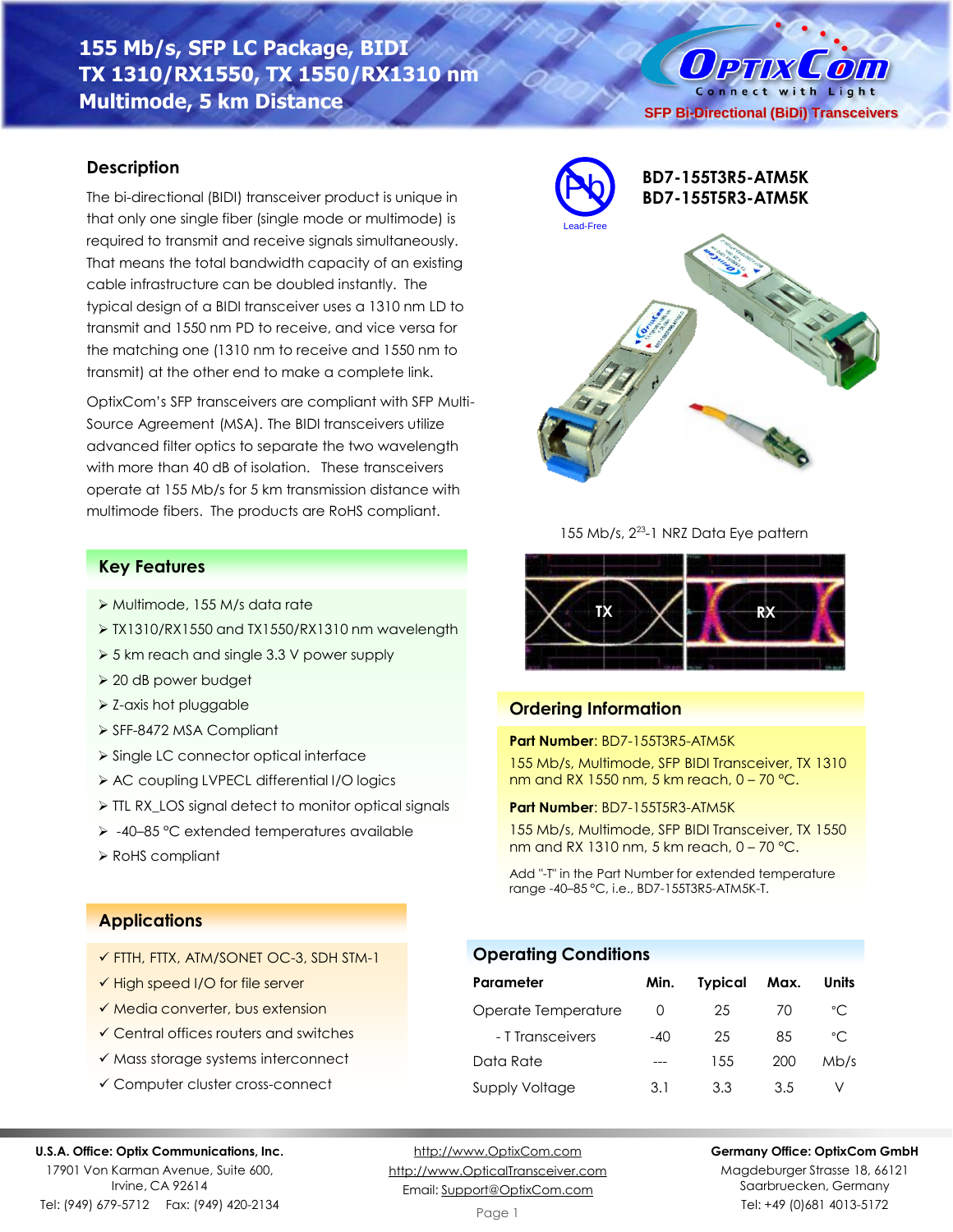

**BD7-155T3R5-ATM5K BD7-155T5R3-ATM5K**

**---------------------------**

*Contract* 

## **BD7-155T3R5-ATM5K-T BD7-155T5R3-ATM5K-T**

| <b>Absolute Maximum Ratings</b> |                       |        |            |       |
|---------------------------------|-----------------------|--------|------------|-------|
| Parameter                       | Symbol                | Min.   | Max.       | Units |
| Storage Temperature             | Tst                   | $-40$  | 85         | °C    |
| <b>Supply Voltage</b>           | Vcc                   | $-0.5$ | 4.0        | V     |
| Input Voltage                   | <b>V<sub>IN</sub></b> | $-0.5$ | <b>Vcc</b> | V     |
| <b>Operating Current</b>        | lop                   |        | 300        | mA    |

### **Transmitter Electro-Optical Characteristics (FP Laser)**

| Parameter                                 | Symbol          | Min.     | <b>Typical</b> | Max.           | <b>Units</b> |
|-------------------------------------------|-----------------|----------|----------------|----------------|--------------|
| Differential Input Voltage <sup>1</sup>   | $\Delta$ Vi     | 0.4      |                | 2.0            | $\vee$       |
| Differential Input Impedance <sup>2</sup> | Z               | ---      | 100            |                | ohm          |
| Rise/Fall Time (10% - 90%)                | Tr/Tr           | ---      |                | $\overline{2}$ | ns           |
| Optical Output Power <sup>3</sup>         | $P_{\rm O}$     | -8       |                | $\Omega$       | dBm          |
| Optical Wavelength<br>(BD7-155T3R5-ATM5K) | $\lambda$       | 1260     | 1310           | 1360           | nm           |
| Optical Wavelength<br>(BD7-155T5R3-ATM5K) | $\lambda$       | 1480     | 1550           | 1580           | nm           |
| <b>Extinction Ratio</b>                   | ET              | 8.2      | $---$          | $---$          | dB           |
| Spectral Width (rms)                      | $\Delta\lambda$ | ---      | ---            | 7              | nm           |
| TX Disable Voltage - High                 | <b>VDH</b>      | 2.4      | ---            | Vcc            | $\vee$       |
| TX Disable Voltage - Low                  | V <sub>DI</sub> | $\Omega$ |                | 0.5            | V            |
| TX Fault Output - High                    | $V$ FH          | 2.4      |                | Vcc            | V            |
| TX Fault Output - Low                     | $V_{FI}$        | $\Omega$ |                | 0.5            | $\vee$       |
| <b>TX Disable Assert Time</b>             | Tass            | ---      | ---            | 10             | <b>LLS</b>   |
| <b>TX Disable Deassert Time</b>           | Tdisass         | ---      |                | 1.0            | ms           |
| Time to Initialize                        | Tas             | ---      |                | 300            | ms           |
| TX Fault from Fault to Assertion          | Tfault          | ---      |                | 100            | <b>LLS</b>   |
| TX Disable Time to Start Reset            | Treset          | 10       |                |                | μS           |

Notes:

- 1. Module is designed for AC LVPECL coupling. See the design guide for proper termination.
- 2. Single ended will be 50 ohm for each signal line.
- 3. Output of coupling optical power into 50/125 or 62.5/125 µm MMF.

**Class 1 Laser Product Complies with 21 CFR 1040.10 and 1040.11**





**Underwriters** 

[http://www.OptixCom.com](http://www.optixcom.com/) [http://www.OpticalTransceiver.com](http://www.optoictech.com/) Email: [Support@OptixCom.com](mailto:Support@optoICtech.com)

TÜVRheinland



**Germany Office: OptixCom GmbH** Magdeburger Strasse 18, 66121 Saarbruecken, Germany Tel: +49 (0)681 4013-5172